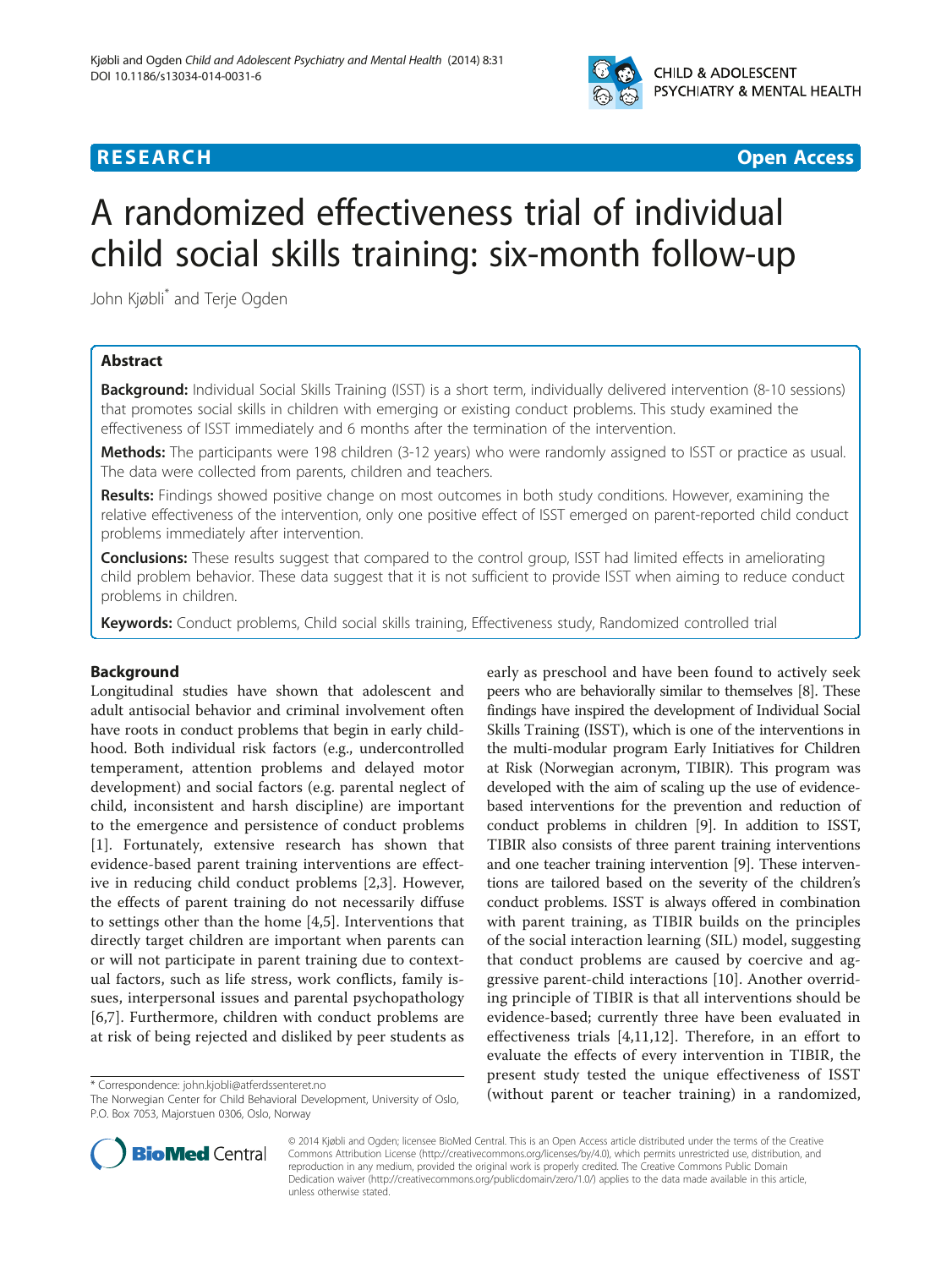controlled trial immediately following and six months after the completion of the intervention. The fact that ISST was tested in an effectiveness trial (i.e., real world settings), and not in an efficacy trial (i.e., optimal settings), makes it likely that the findings from the current sample are generalizable to the population of Norwegian children with conduct problems.

## Individual social skills training

Social skills training is often conducted as a group intervention in which children are taught social and cognitive skills (i.e., play, friendship and conversational skills, problem solving, self-control, anger management, empathy training, and perspective taking). However, social skills training may also be individually delivered to children to avoid negative group influences. Group-based social skills training in homogeneous groups of children and youth with conduct problems may produce unintended negative outcomes; this result is often referred to as deviance training [[13,14\]](#page-9-0).

Individual training by coaching is designed to teach children the skills they need for social acceptance and friendship through techniques such as discussion, rehearsal, and feedback from the coach. The advantage of individual training is that skills may be tailored and selected after considering what skills would be most important for the young person to learn. Based on the theories underlying social skills training, it has been assumed that learning individual social skills should result in a reduction of externalizing problem behavior. However, the empirical support for this assumption has turned out to be rather weak [\[15,16](#page-9-0)].

#### Research on social skills training

In general, the findings regarding child social skills training interventions have been mixed. Some have been positive, such as the findings that showed that children who received The Incredible Years child training had significantly lower parent-reported externalizing problems and less teacher-reported aggression immediately after treatment compared to controls. At follow-up one year later, most of treatment effects had been maintained [\[6](#page-9-0)]. In a more recent study, the same authors found that child training had a significant effect on children's social competence that generalized from the school to the home setting [[7\]](#page-9-0). Similarly, Kazdin, Siegel and Bass conducted an RCT that evaluated Problem-Solving Skills Training and a parent-management training intervention and found the outcomes to be similar across settings (home, school and in the community) at post-treatment [[17](#page-9-0)]. One year later, the effects of the child training had been maintained compared to parent management training to a large degree.

Meta-analyses have indicated that social problem-solving training on its own primarily strengthens social-cognitive

skills, compared to social skills training, which primarily improves social interaction skills [[18,19\]](#page-9-0); neither form of training influenced child problem behavior significantly. Schneider concluded in his review of 79 social skills programs that they generally had positive effects, but the outcomes were more positive when offered to withdrawn children than to unpopular or aggressive children [[20](#page-9-0)]. Younger children, immature children and aggressive children seemed to profit least from social skills training because either the contents or the presentation were insufficient or inadequate [\[21\]](#page-9-0). In a systematic review, social competence training seemed to be most effective for children who had been exposed to critical life events and who lacked social stimulation, while children with externalizing and internalizing problems had approximately the same moderate outcomes [[19\]](#page-9-0). Children who were anxious, isolated and lonely seemed to benefit more than those conduct problems. A later meta-analysis demonstrated that social competence training had a small short-term effect on a broad range of behavioral and mental health problems and the long-term outcomes were smaller [[22\]](#page-9-0). In this review, the average post-test effect size (Cohen's d) was .29 and the follow-up effect size was .21. These cognitive-behavioral programs turned out to produce the most sustainable outcomes for children with conduct problems, but the effect sizes were higher for social competence outcomes than for antisocial behavior outcomes. This review demonstrated that few studies assessed follow-up outcomes. Furthermore, the findings showed that most studies included small samples (70.8% had fewer than 49 participants), and only a few of the studies (10.4%) evaluated individually delivered social skills training. Kavale, Mathur, Forness, Rutherford & Quinn conducted a meta-analysis of 64 single-case studies of social skills training of children with social and emotional difficulties [[23](#page-9-0)]. The discouraging conclusion of this study was that individual social skills training had little support in research, even when it was frequently applied to this target group. In another meta-analysis, Quinn, Kavale, Mathur, Rutherford & Forness found a positive but small effect of individually delivered social skills training but concluded that such training on its own was not sufficient to prevent or reduce child conduct problems [\[24\]](#page-9-0). An increase in social competence did not automatically result in reduction of conduct problems.

According to the literature, the greatest challenges to social competence training seem to be the lack of environmental support, which limits the generalization or transfer of training effects and lowers the sustainability of the program activity and outcomes [[21\]](#page-9-0). Formal monitoring of program implementation and control of intervention integrity is also often missing. It is often difficult to confirm whether a program has been delivered with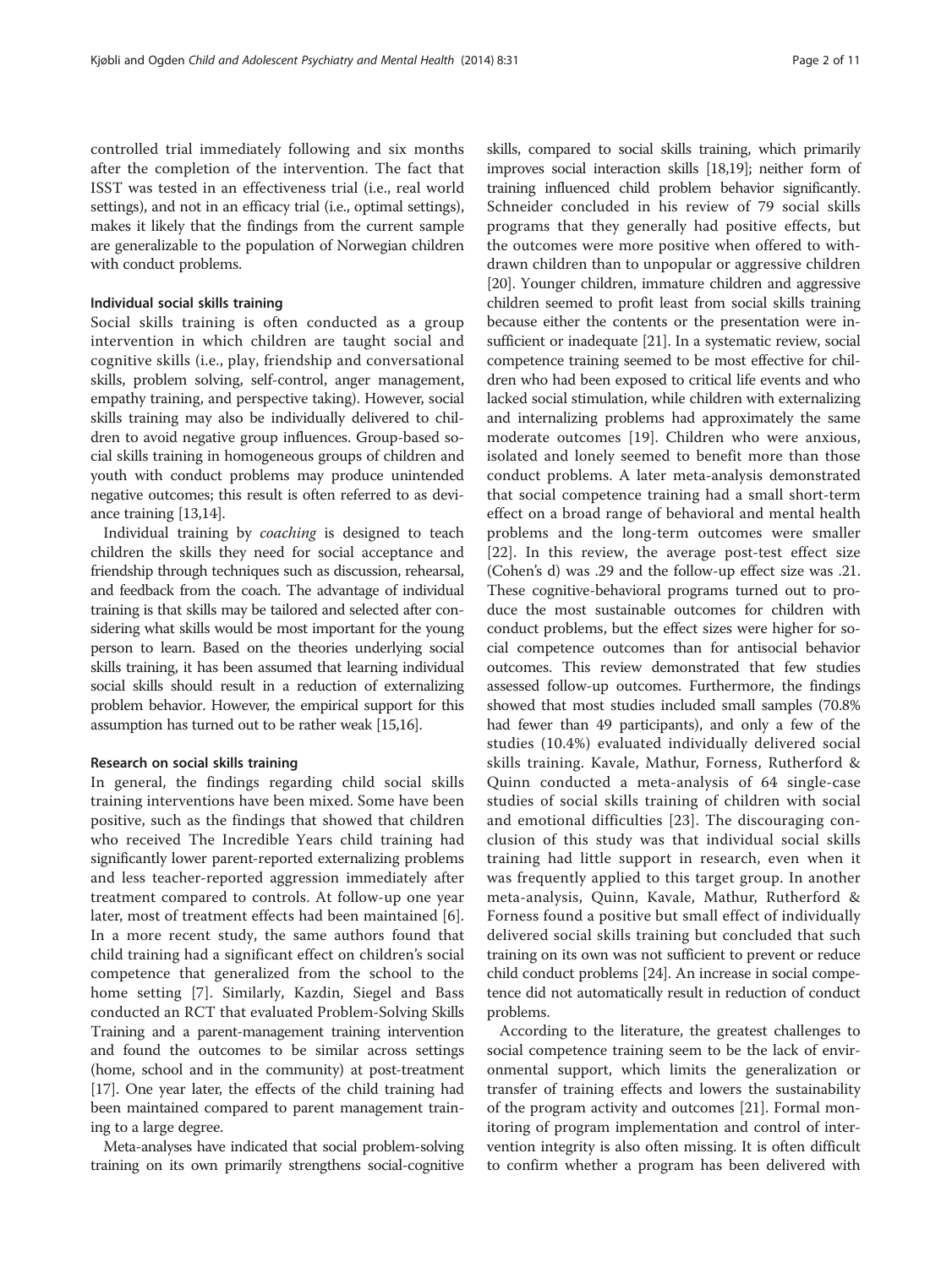the dosage and engagement that was intended by the program developer. The social validity (i.e., the degree to which an intervention is socially acceptable and/or relevant) of some programs has also been questioned, indicating that they apply to few of the skills that make up social competence.

In sum, social skills training has produced varying results in outcome studies, and children with conduct problems generally seem to benefit less than children with internalizing problems. The modest outcomes may be related to the limited content or duration of training, the mismatch of the intervention to the children's needs, and the weakness of the evaluation designs (e.g., short time frame, lack of follow up studies, and few evaluations of the implementation quality).

Although the findings have been mixed [[25,26](#page-9-0)], there are indications of increased effects of social skills training when combined with behavioral parent training [[7,17,27\]](#page-9-0). When the promotion of cognitive and social competences is integrated with changing family interactions and increasing the quality of parenting, long-term protective effects have been demonstrated [[28](#page-9-0)]. While such studies are important, it is still necessary to examine whether social skills training has unique effects because previous evaluations have revealed mixed results, and it remains an open question whether social skills training adequately impacts conduct problems. To examine the unique effect of individually delivered social skills training on conduct problems, the current study evaluated the effectiveness of Individual Social Skills Training (ISST). Previous trials have largely been conducted within small samples efficacy trial designs and few trails have included a practice as usual comparison group. Thus, the current randomized effectiveness trial adds to the existing literature by including a relatively large sample, follow-up assessments, a practice as usual comparison group and measurement of intervention integrity.

#### Aims

The aim of the present study was to evaluate the effectiveness of ISST, compared to practice as usual, immediately and six months after intervention in real-world settings in a sample  $(N = 198)$  of children with emerging, or already developed, conduct problems. More specifically, the main aim of the present study was to examine whether the intervention would have immediate and long-term positive effects on child conduct problems and social competence. The second aim was to examine whether any effects would emerge on co-occurring internalizing problems in children with conduct problems [\[21\]](#page-9-0).

# Methods

The design of the study was a pre-test, post-test and follow-up control-group randomized trial with a 50:50 allocation ratio between the intervention and the comparison groups. The children were the units of analyses.

# **Participants**

The calculations for statistical power indicated that approximately 200 children would be needed to identify significant differences between the ISST and the comparison group. The sample size was based on the minimum sample required to be reasonably likely to detect a small to moderate effect (Cohen's  $d = .40$ ). This effect size was derived from the abovementioned meta-analysis, indicating that the average effect size ranged between .29 to .21, [\[22\]](#page-9-0) and two evaluations of SNAP where effect sized ranged between .79 to 1.2 [\[29,30](#page-9-0)]. Although the meta-analysis indicated that a larger sample size was needed, both the SNAP studies and practical reasons (i.e., time and resources) made us set the effect size at .40. Type 1 error probability  $\alpha$  = .05, Type 2 error probability  $\beta$  = .20, power  $(1 - β) = .80$  (two-tailed test). Thus, 232 children were assessed for eligibility (see Figure [1](#page-3-0)). Hundred and ninety-eight families agreed to participate in the pre-test assessment. The families were recruited from 9 municipalities in Norway. The participating children (3-12 years) were either at an early stage of development of problem behavior or developing conduct problems. To match the regular procedures for referral or intake to municipal and schoolchild services, no formal screening procedures were used as part of this study. Thus, the intervention was offered based on practitioners' judgments.

Children between the ages of 3 and 12 who exhibited problem behaviors (e.g., aggression, delinquency, or externalizing behavior) at daycare or school were eligible to participate in the present study. Children were excluded from participation if they (a) were diagnosed with autism, (b) had been exposed to documented sexual assaults, (c) were mentally retarded, or (d) had parents with serious mental health problems or severe intellectual disabilities (see Figure [1](#page-3-0)). One child was excluded because of these criteria (see Figure [1](#page-3-0)).

The 198 children in this study ranged from 3 to 12 years of age at intake  $(M = 7.64, SD = 2.19)$ , and 39 (19.7%) were girls. The average age of the reporting parent was 36.30 years  $(SD = 6.07)$ . Most of the parents reported to have Norwegian background (182 or 92%), but two (.1%) were from another western European country, and 14 (7.1%) reported "other" ethnicity. The average gross annual family income was 564,088 Norwegian Kroner ( $SD = 267.049$ ), which is approximately \$96,756. Among the participating children, 106 (53.5%) lived with both biological parents, 29 (14.6%) lived with parents who were married or cohabiting with another adult and 63 (31.8%) lived with single parents (divorced, separated, or never married). The proportion of single parents was markedly higher than that of the general population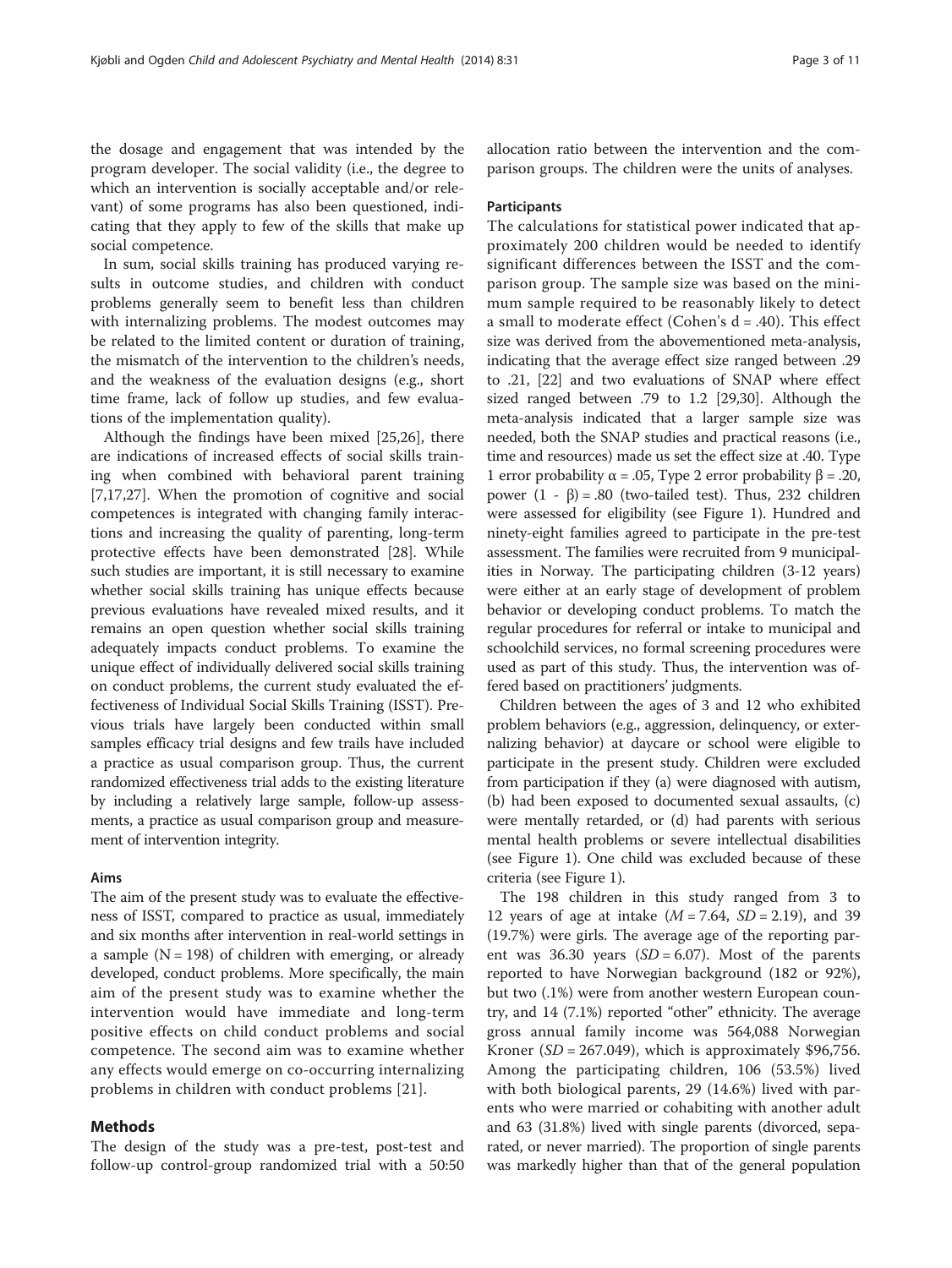<span id="page-3-0"></span>

(20.1%) [\[31](#page-9-0)]. According to the parents' self-reports, 80 (40%) had a college or higher university degree, 96 (48.5%) had finished high school, and 22 (11.1%) had completed junior high school or elementary school.

# Procedures

The project was approved by the regional ethics board. The families were assessed from September, 2007 to June, 2008. The eligible families were informed of the study and agreed to participate by signing a written informed consent document. The participating families were assessed before (pre-test), immediately after (post-test), and 6 months after (follow-up) the completion of the intervention. The assessment sessions, that took place at the agencies where the interventions were offered, were administered by research staff employed and trained for the purposes of collecting data for this study. These data assessors, who were social workers, did not administer any of the interventions offered in this study nor did they hold any particular preference for any given intervention. They did not have access to the data, as these were filled out on a computer program only accessible to the informants. The informants were informed that the research staff could not access the data. The parents completed questionnaires about family demographics and child behavior (on laptops). If the parents agreed (all provided consent), each child's teachers were informed of the study and asked to complete questionnaires about each child's behavior. Every child aged seven years or older was informed of the study and asked to complete questionnaires about their social competence and internalizing problems. The family assessment sessions lasted for approximately one hour. For budgetary and logistic reasons, only the parent who reported having spent the most time with the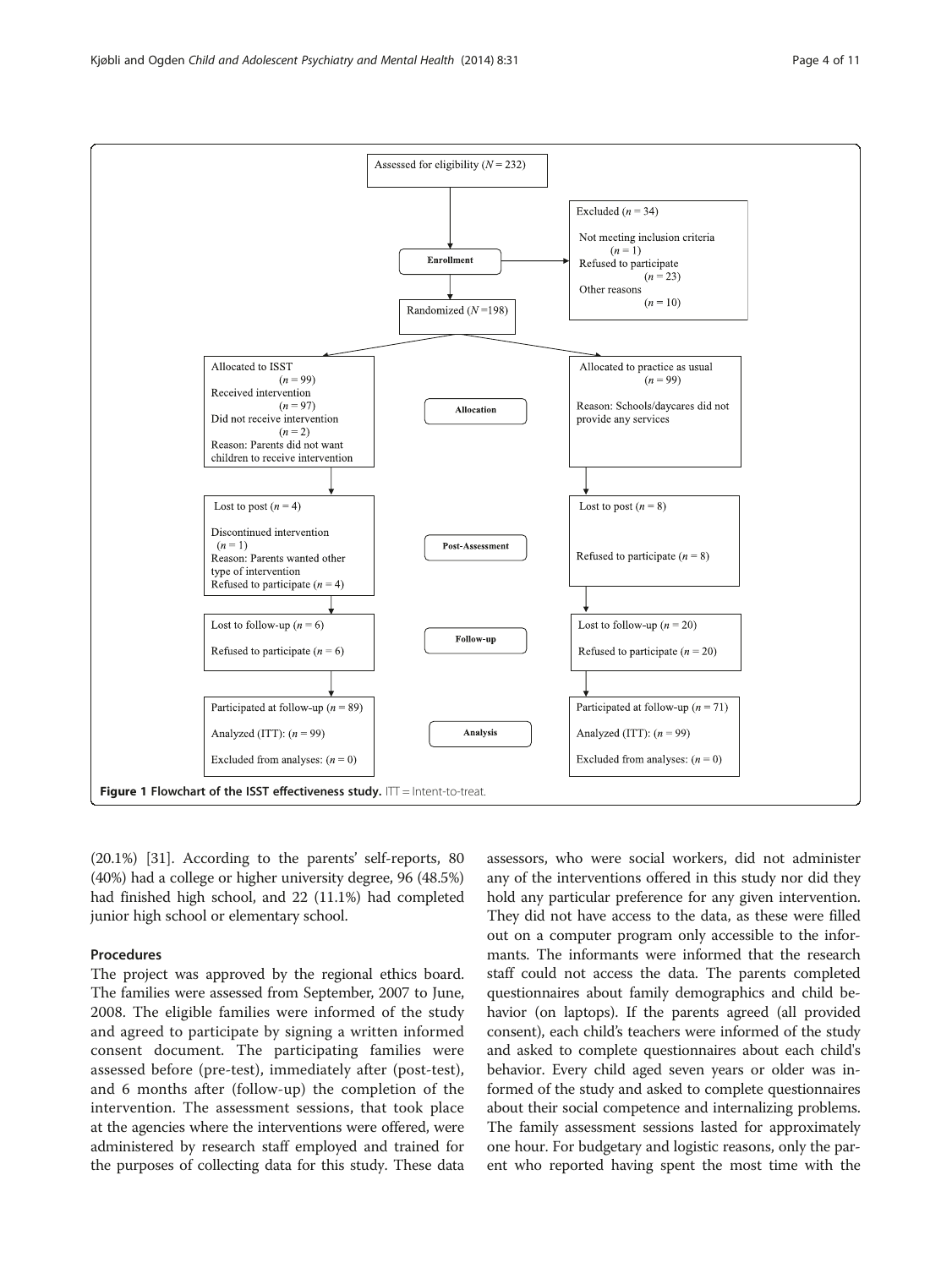child was asked to fill out the questionnaires. The parents were not offered economic compensation for participating in the study.

After completing the pre-test, the families were randomly assigned to the intervention condition or the comparison condition (i.e., practice as usual; see Figure [1\)](#page-3-0). The random assignment procedure was computer-generated by a staff member who did not recruit the families and who was monitored by the principal investigator of the study. When the randomization of the families had been carried out, the local interventionists were informed about which families should receive ISST and which should receive regular practice. No interim analyses were conducted during the trial. The recruitment of children ended when the participating agencies had reached 198 families.

## Intervention

The aim of ISST is to teach at-risk children in preschools and schools to increase their social skills and reduce their conduct problems by lowering the reinforcement of antisocial strategies and contact with deviant peers and by reinforcing the use of pro-social skills. ISST is a cognitivebehavioral intervention that is flexible and individually tailored to match the age appropriate behaviors and needs of the children. Thus, the intervention dosage varies from one case to another. Although ISST is individually tailored, all children receiving the intervention are taught to stop, think and develop socially appropriate plans before they act, in order to cope with anger and to reduce aggressive and negative behaviors. Throughout the intervention, children are encouraged to learn and role-play emotion regulation, problem solving skills and anger management skills. A key aspect of the intervention is to help children identify cues and triggers in the environment that make them angry or distressed, and to teach them to be aware of bodily sensations when faced with such triggers, so that they can calm down in order to make a plan before engaging in a behavior that can have negative outcomes for the child and others. For instance, if a child frequently gets into fights at the playground, the social skills trainer will teach ways to behave appropriately in this context. This will be achieved by helping the child understand when and where the problems begin, to problem solve how to avoid problems and to role-play good ways of behaving at the playground. The principles for this intervention are derived from the SIL-model [[9\]](#page-9-0) and Stop Now and Plan (SNAP™), a cognitive behavioral strategy developed by the Child Development Institute [\[32\]](#page-9-0). ISST is a short-term intervention, intended to last for approximately 8-10 weeks, with one session per week ( $M = 8.59$  hours), delivered in the school or preschool setting.

The social skills trainers were assistants and other personnel such as social workers working directly with children in schools and daycares. A manual was developed

to secure adherence (e.g., by illustrating how to teach children social skills by the use of role-play and encouragement) [\[33\]](#page-9-0). The social skills trainers were trained and coached individually for six days spread over six months and received case supervision by a trained therapist. The training of the social skills trainers was standardized and consisted of:

- Lectures
- Role-play exercises
- Home assignments about child conduct problems and their causes, manifestations and developmental trajectories
- Training in social skills relevant for children in the target group (e.g., anger management, problem solving and cooperation).

In all, 64 social skills trainers participated in the present study (36 had one child, 25 had two and three had three).

The participants in the comparison group were free to seek and receive any available intervention offered in school and/or regular services. The parents reported that 18.6% of the children in the comparison group received special education commonly offered in the school context in Norway (received special education, mainly in regular subjects like Norwegian or mathematics, or attended a special class) during the study period. We did not collect detailed information about the content of the interventions provided in the comparison group.

#### Measures

The parent-reported child outcomes were measured with the Eyberg Child Behavior Inventory (ECBI) [\[34\]](#page-9-0), the Home and Community Social Behavior Scales (HCSBS) [[35](#page-9-0)], and the Child Behavior Check List (CBCL) [[36](#page-10-0)]. The ECBI is widely used and consists of 36 items (e.g., "Has temper tantrums") that have been translated to Norwegian and standardized with a Norwegian child sample [\[37\]](#page-10-0). The instrument consists of an intensity scale that indicates the frequency of conduct problems (7-point Likert-scale items) and a problem scale that indicates whether the reporting parent experiences the behaviors of the child as problematic (scored as 1) or not problematic (scored as 0). The Cronbach's alphas for the intensity scale pretest, post-test and at follow-up were .93, .92 and .93, respectively. The Cronbach's alphas for the problem scale were .92, .92 and .92, respectively. The HCSBS inventory consists of 64 items (rated on a 5-point Likert scale) that indicate both conduct problems (32 items, e.g., "Gets into fights") and social competence (32 items, e.g., "Is accepting of peers"). The Cronbach's alphas for the conduct problems pre-test, post-test and at follow-up were .94, .94 and .95, respectively, and the Cronbach's alphas for social competence pre-test, post-test and at follow-up were .94,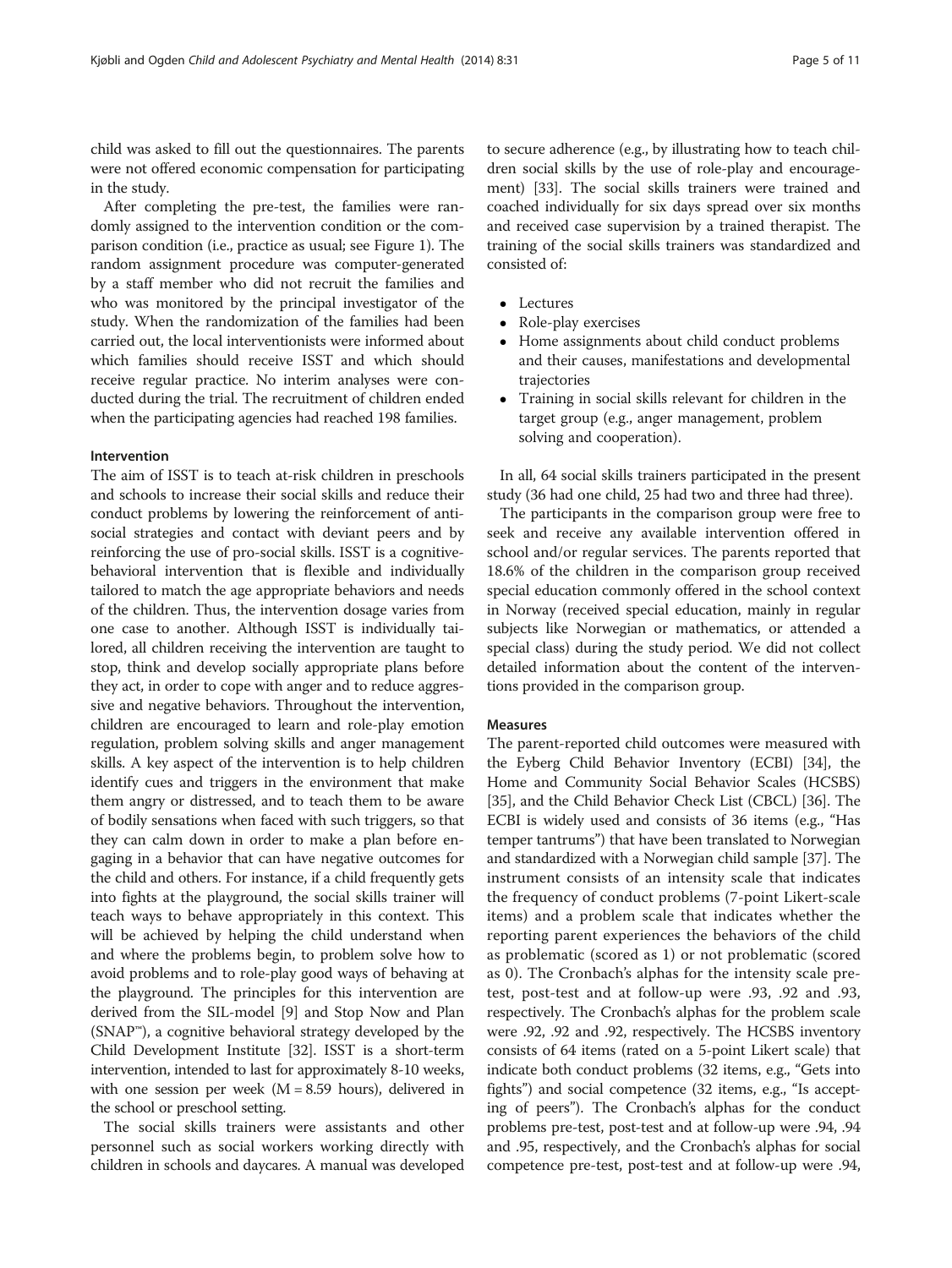.95 and .95, respectively. The HCSBS was translated into Norwegian at the Norwegian Center for Child Behavioral Development [[38](#page-10-0)]. The CBCL was used to measure child anxiety and depression. The CBCL has been validated and standardized in a Norwegian study [[39\]](#page-10-0). The Anxious/ Depressed Scale (14 items; Cronbach's alphas were .84, .84 and .83, respectively; item example, "Worries") consists of 3-point Likert-scale items to which the respondent can answer "0" if the item is never/seldom true of the child, "1" if the item is sometimes or somewhat true, and "2" if the item is often or always true.

The teacher-reported child outcomes were measured with the School Social Behavior Scales (SSBS) [\[35](#page-9-0)] and the Teacher Report Form [[36\]](#page-10-0). The SSBS inventory was translated to Norwegian at the Norwegian Center for Child Behavioral Development and consists of 64 items (5-point Likert scale) that indicate both conduct problems (32 items, e.g., "Insults peers") and social competence (32 items, e.g., "Cooperates with other students"). The Cronbach's alphas for the conduct problems pre-test, post-test and follow-up were .96, .97 and .96, respectively, and Cronbach's alphas for the social competence were .94, .96 and .97, respectively. The TRF was used to measure anxiety and depression. The TRF has been validated and standardized in a Norwegian study [\[40](#page-10-0)]. The Anxious/Depressed Scale (18 items; Cronbach's alphas were .85, .84 and .85, respectively; item example, "Afraid of mistakes") consists of 3-point Likert-scale items.

The child-reported outcomes were measured with the Loneliness in Children Questionnaire [[41\]](#page-10-0), which is a 24-item measure that assesses children's internalizing problems of feelings of loneliness and social dissatisfaction. The Cronbach's alphas for this measure pre-test, post-test and at follow-up were .89, .89 and .91, respectively. Child social competence was assessed with the Social Skills Rating System (SRSS), which is a 34-item measure that has been revised and translated by Ogden [[42](#page-10-0)]. The SRSS had Cronbach's alphas pre-test, post-test and follow-up of .89, .91 and .92, respectively. As noted above, only children aged seven years or older were asked to complete these questionnaires.

Adherence to ISST was self-completed by the ISST interventionists at post-test with an instrument developed at the Norwegian Center for Child Behavioral Development specifically for this study. No independent checks were included to validate the adherence measure. The measure consisted of 35 items (scored on a 5-point Likert scale) that indicated the degree to which the ISST interventionists covered the topics and the core components of the intervention (e.g., "I have used reward systems when practicing new skills", and "We have practiced (role-played) how the child should relate to diverse situations"). The Cronbach's alpha was .83.

### Analytic procedures

The analyses were performed in PASW (formerly SPSS), version 18. Student's t-tests (independent sample) and chi-square tests were performed to examine the differences between the intervention and comparison groups at baseline. Linear mixed models (LMMs) were used in intent-to-treat (ITT) analyses to examine intervention effects (from pre-test to post-test and from pre-test to follow-up). The ITTs included all cases of participation at post-assessment or follow-up assessment. The LMMs were run with the entire sample, and the cases with completely missing data were analyzed with estimated values/scores. The LMMs have the advantage of using all available data to account for the correlation between repeated measurements on the same subject, to model time effects, and to handle the missing data more appropriately than traditional ANOVAs [\[43](#page-10-0)]. In contrast to traditional ANOVAs where only complete cases are included or the last observation carried forward procedure is applied, LMM takes all available observations (i.e., the direct likelihood method) into account in the analyses. The magnitude of the outcomes was estimated by calculating effect sizes (Cohen's d).

# Missing data, normality, and outliers

Outliers were examined at all assessments to ensure that these values were within the range of scores defined by the maximum and minimum values of the scales. The 5% trimmed mean was compared to the original mean, and in all cases, the differences were small, indicating that the outliers had little impact on the original mean. Therefore, the outliers were not modified.

All scales were examined with regard to a normal distribution and were found to be within an acceptable range of skewness and kurtosis (+/−2). Consequently, no transformations of variables were conducted. To examine multivariate normality, the Mahalanobis distances were calculated for the dependent variables; this test showed that the data contained few outliers, suggesting that no transformations of the data were needed [[44](#page-10-0)].

# Results

# Attrition

Of the 198 participants at pre-assessment, 186 (93.9%) participated at post-assessment, while 160 (81%) participated at follow-up. There was a significant differential attrition rate for the participants in the two groups,  $\chi^2$  $(1, N = 198) = 10.55$ ,  $p = .01$ . Of the participants who completed all assessments, 89 (55.6%) were randomized to ISST and 71 (44.4%) to the comparison group. The comparisons at Time 1 (t-tests and chi square tests) between the attrition group and those who completed all assessments showed no differences at intake on the demographic characteristics (child age, child gender,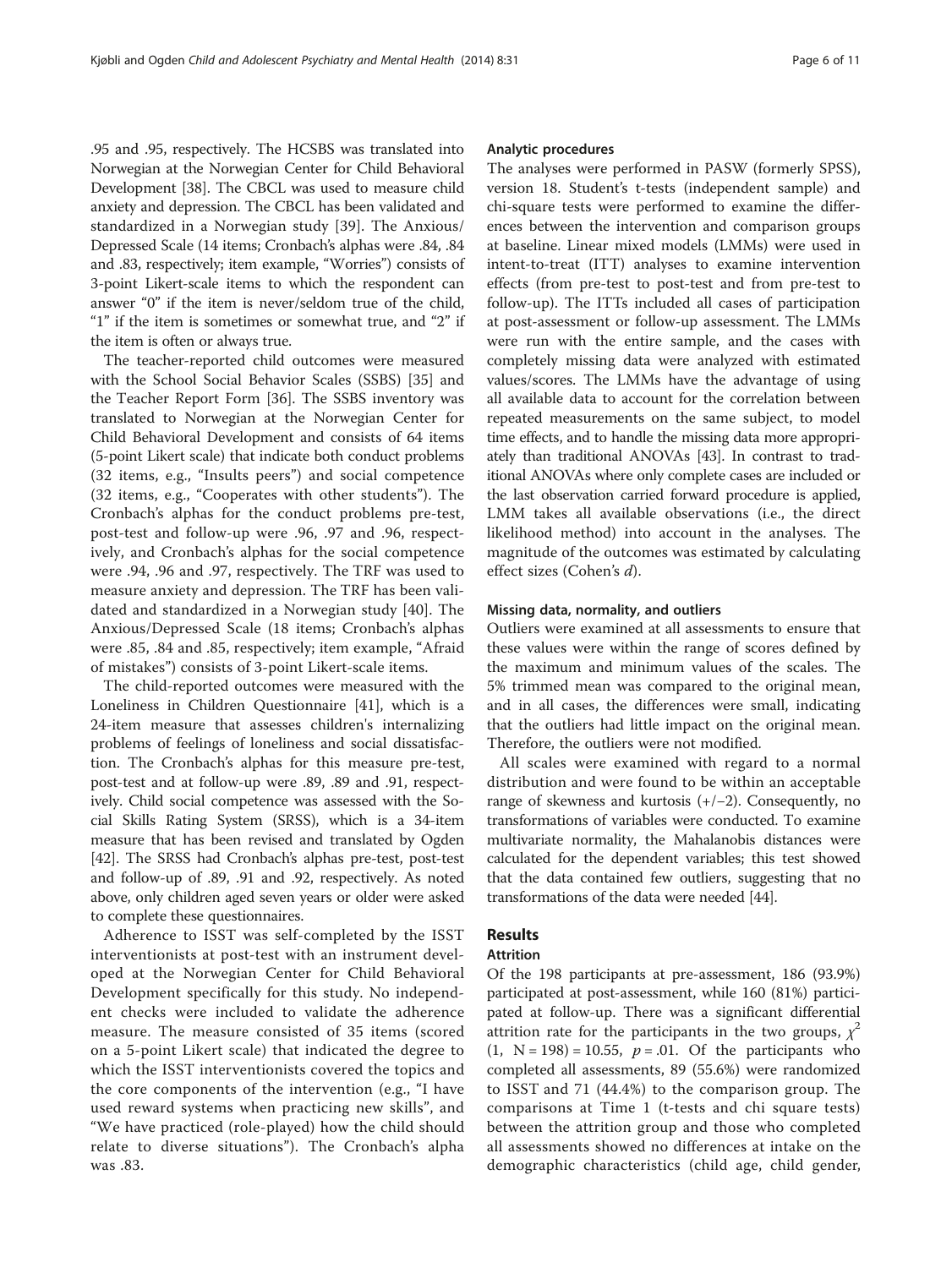ethnicity, number of siblings, single-parent household, education, family income, or parent age) and the outcome variables, except that the parents who completed all assessments reported significantly lower pre-scores on ECBI intensity,  $t(198) = 2.16$ ,  $p = .03$ .

#### Baseline comparisons

To test for differences between the intervention conditions at pre-assessment, the participants who completed all of the assessments were compared on demographic characteristics and outcome variables. No significant differences emerged among the demographic variables or the parent-, child or teacher-reported outcomes.

#### Dosage and fidelity

Dosage in the ISST group was measured by the social skills trainers' reports of the registered number of sessions they had completed with each family. On average, children in the ISST group received 8.59 hours  $(SD = 1.77)$ . The practitioner adherence to the ISST was found to be high, with a mean score of  $4.39$  (SD = .34) out of a maximum score of 5. The dosage and type of intervention in the comparison group was not collected because of budgetary and logistical reasons. As noted, children in this group could receive any intervention offered as part of practice as usual in school or other mental health services during the study.

## Intervention effects

To test for intervention effects, LMMs were run using the ITT approach. On all variables included in this study, except TRF Anxiety/Depression  $(p = .27)$  and SRSS social competence  $(p = .09)$ , the results revealed significant general time effects. Generally, the findings showed a decrease in conduct problems and internalizing problems, and an increase in social competence across the ISST and the comparison group from pre-test to follow-up. As shown in Table [1](#page-7-0), zero of ten Intervention x Time effects were significant, indicating that the intervention and comparison group did not have different slopes from pre-test to follow-up on these outcomes. An examination of the intervention effects at post-test revealed that parents in the ISST group reported that the children presented fewer problems on ECBI intensity, whereas no other measure showed any significant differences between the groups at post-test or at follow-up.

#### Effect size

By convention, an effect size (Cohen's  $d$ ) of .20 is regarded as a small effect, .50 is considered a moderate effect, and .80 is considered a large effect [\[45\]](#page-10-0). The ECBI intensity was the only outcome measure that showed a statistically significant difference between the ISST and the comparison group; it had an effect size on .31, which can be viewed as a small to moderate effect.

# **Discussion**

The present study was a randomized effectiveness trial of individually delivered child social skills training in a sample of 198 children who had emerging or existing conduct problems. Generally, the findings showed a decrease in conduct problems and internalizing problems, and an increase in social competence across the ISST and the comparison group from intake to six months after the termination of the intervention. The ITT results from this trial showed that one of ten outcomes was significantly in favor of ISST immediately after the intervention, while none were significant six months later (at followup). The immediate significant positive effect of ISST emerged in the parent ratings of child conduct problems (ECBI intensity).

It is interesting that the only effect in this study emerged in parent reports. Although this effect only was found on one of three measures of conduct problems, this could suggest that children's negative behaviors may decrease at home as a result of ISST. However, the most striking finding from this trial was the lack of significant effects. This finding corresponds with the results of the meta-analyses of single-case studies of individually delivered social skills training [[23,24](#page-9-0)]. The present study tested ISST in an effectiveness trial with the use of a relatively large sample, which strengthens the external validity of the findings.

The lack of positive effects may have several causes. First, and in accordance the principles of TIBIR, it may be the case that individually delivered social skills training is not sufficient to reduce conduct problems in children. Theoretically, as suggested by the SIL-model [[10](#page-9-0)], child conduct problems are caused by coercive parent-child interactions. It may be an inherent weakness in ISST that it does not address parenting practices. Even if targeting children directly may have an impact [[22](#page-9-0)], our data suggest that neither the parents (with one exception), the teachers, nor the children themselves perceived any positive effects of ISST. Perhaps parents and teachers were unaware of the changes in the children's behavior and therefore did not support their newly acquired social skills. In that case, no generalization of the skills learned during ISST would be expected. If these children were still involved in coercive interactions at home and at school, the addition of parent and teacher training would most likely be needed for ISST to have an impact on their conduct problems. At least, the inclusion of practices with parents, teachers or peers, preferably in the natural context, may have resulted in generalization effects. Also, data on homework completion could possibly have explained the lack of generalization. Previous research has shown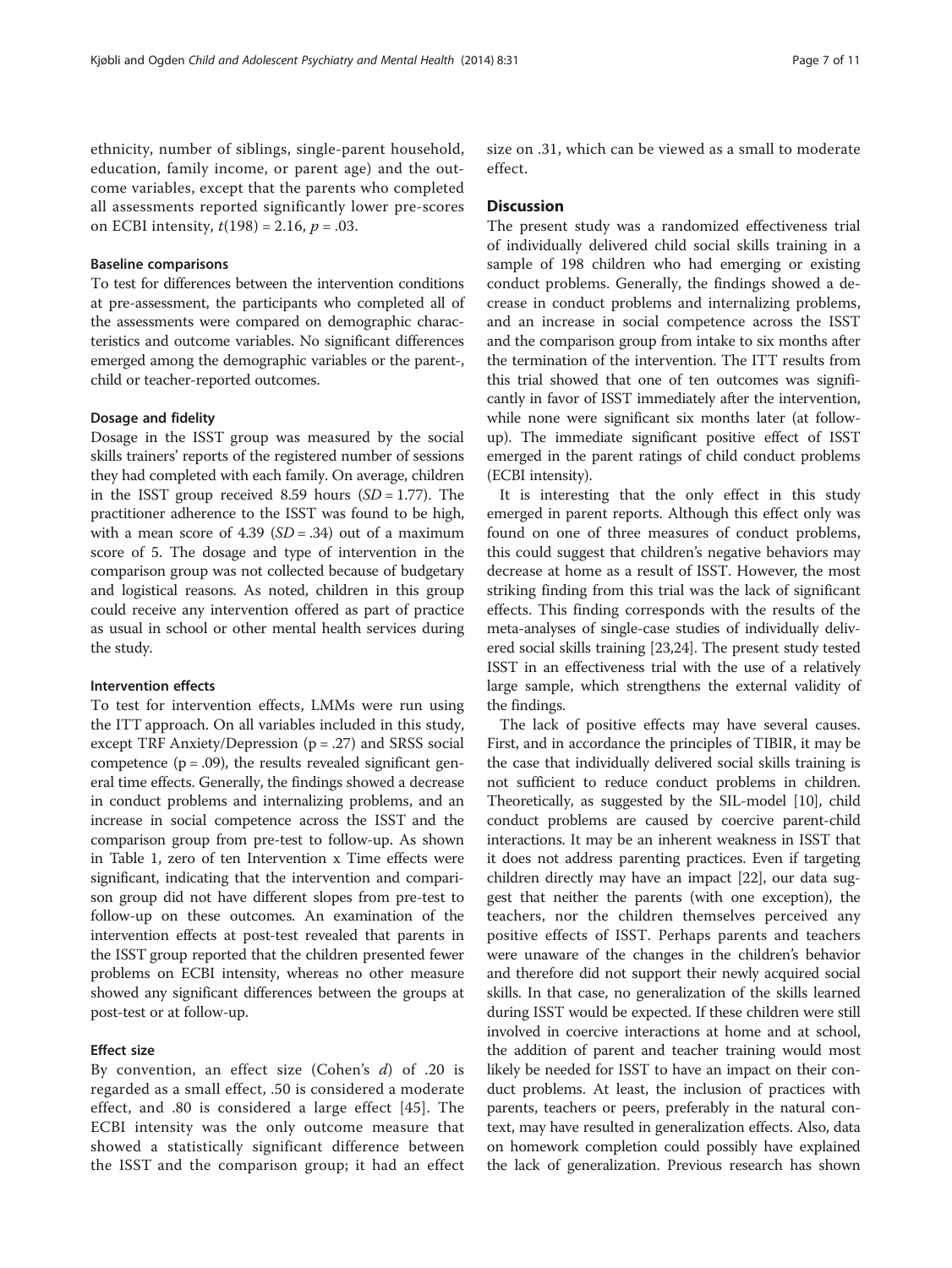| <b>Variables</b>                    | Intervention group |               |               | Comparison group |               |               | Omnibustest |     | Post-test |     | Follow-up |     |
|-------------------------------------|--------------------|---------------|---------------|------------------|---------------|---------------|-------------|-----|-----------|-----|-----------|-----|
|                                     | T1Mean (SE)        | T2Mean (SE)   | T3Mean (SE)   | T1Mean (SE)      | T2Mean (SE)   | T3Mean (SE)   |             | р   |           | p   |           | p   |
| Parent reported outcomes            |                    |               |               |                  |               |               |             |     |           |     |           |     |
| <b>ECBI</b> Intensity               | 120.72 (2.99)      | 106.14 (2.55) | 102.20 (2.79) | 122.38 (2.99)    | 113.51 (2.58) | 106.83 (2.91) | 2.35        | .10 | 2.14      | .03 | .98       | .33 |
| <b>ECBI Problem</b>                 | 12.58 (.87)        | 8.76 (.80)    | 7.81 (.76)    | 12.35 (.87)      | 9.48(.81)     | 7.93 (.79)    | .63         | .54 | 1.04      | .30 | .35       | .73 |
| Merrell externalizing               | 75.17 (2.09)       | 68.61 (1.89)  | 66.14 (1.99)  | 76.63 (2.09)     | 70.21 (1.91)  | 68.22 (2.09)  | .04         | .96 | .08       | .93 | .28       | .78 |
| Merrell social competence           | 105.08 (1.97)      | 109.42 (2.05) | 113.36 (2.08) | 104.68 (1.97)    | 110.21 (2.08) | 113.13 (2.20) | .16         | .86 | .52       | .60 | .07       | .94 |
| <b>CBCL Anxiety/Depression</b>      | 5.33(.47)          | 4.69(0.45)    | 4.47(0.43)    | 5.13(47)         | 5.07(46)      | 4.61(.46)     | .84         | .44 | 1.29      | .19 | .63       | .52 |
| Teacher reported outcomes           |                    |               |               |                  |               |               |             |     |           |     |           |     |
| Merrell externalizing (Teacher)     | 89.85 (2.61)       | 85.39 (2.91)  | 77.07 (2.73)  | 87.59 (2.59)     | 84.89 (2.95)  | 74.43 (2.88)  | .24         | .79 | .59       | .56 | .10       | .92 |
| Merrell social competence (Teacher) | 86.44 (2.02)       | 93.36 (2.36)  | 95.99 (2.69)  | 90.52 (2.01)     | 94.61 (2.39)  | 97.63 (2.84)  | .75         | .48 | 1.19      | .24 | .70       | .48 |
| TRF Anxiety/Depression              | 8.30(.57)          | 7.68(.58)     | 7.58(.60)     | 7.63(.57)        | 7.20(59)      | 6.93(.64)     | .04         | .96 | .25       | .80 | .03       | .97 |
| Child reported outcomes             |                    |               |               |                  |               |               |             |     |           |     |           |     |
| SSRS Social competence              | 99.50 (1.94)       | 101.35 (2.08) | 101.02 (2.22) | 93.92 (1.91)     | 97.60 (2.00)  | 96.78 (2.22)  | .27         | .76 | .74       | .46 | .44       | .66 |
| Loneliness                          | 35.00 (1.62)       | 34.03 (1.54)  | 33.76 (1.65)  | 36.18 (1.59)     | 32.36 (1.48)  | 30.75 (1.65)  | 1.47        | .23 | 1.34      | .18 | 1.68      | .10 |

# <span id="page-7-0"></span>Table 1 Estimated means, standard errors, F-values, t-values and p-values

Note. Analyzed with Linear Mixed Method. Parent report  $N = 198$ . Teacher report  $N = 195$ . Child report  $N = 121$ .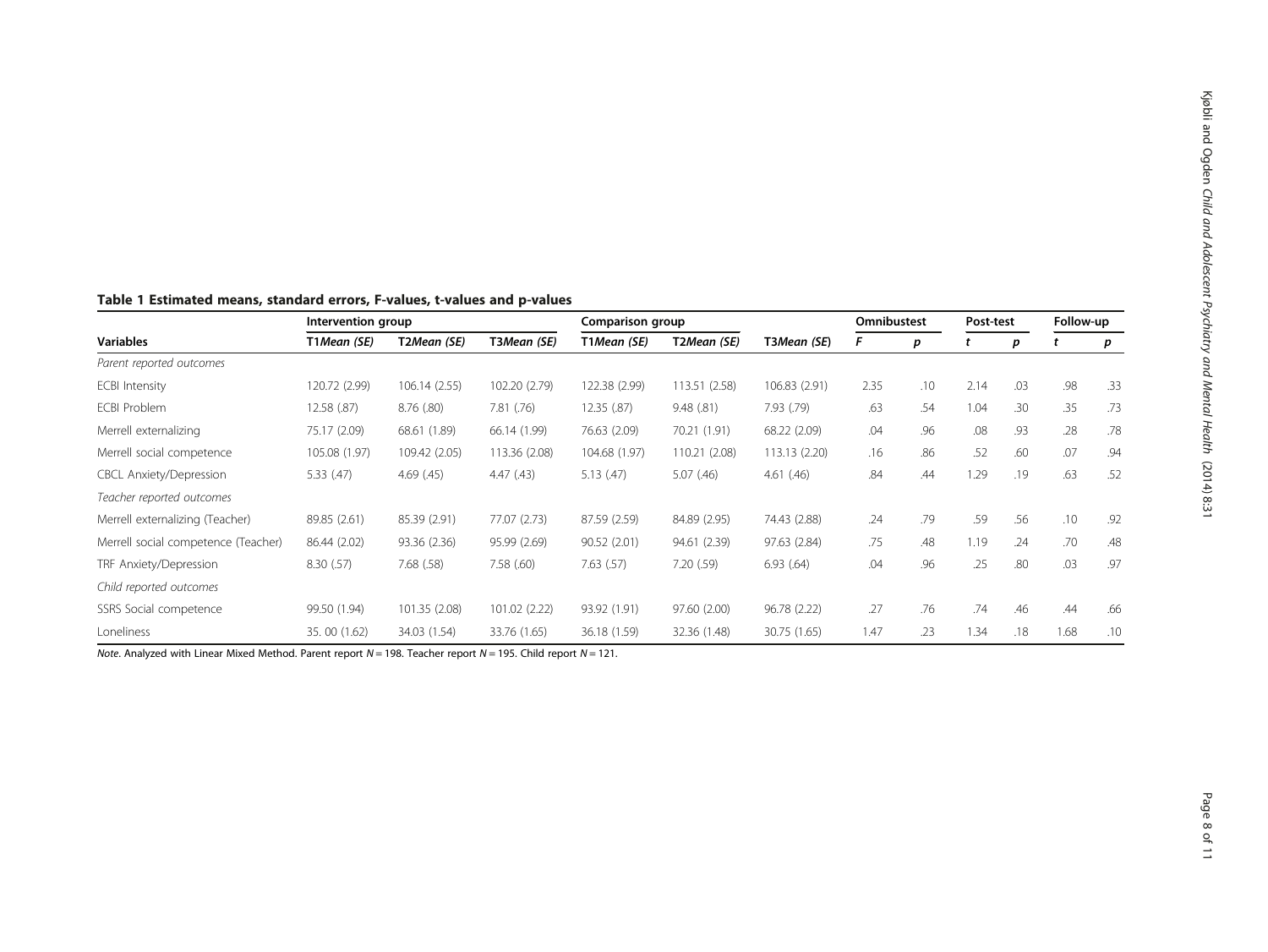that child social skills training combined with a parent or teacher intervention has more beneficial effects on child conduct problems compared to providing a parent or teacher training intervention alone [[7](#page-9-0),[17](#page-9-0)]. Therefore, the findings from this study suggest that ISST should not be used as the sole intervention. Rather, it should be provided in addition to parent or teacher training. As the present study examined the unique impact of ISST, and not in combination with parent or teacher training, it is premature to conclude whether this intervention may enhance the effects to parent or teacher training. Therefore, more research is needed to evaluate whether ISST may produce additive effects.

A second cause for the lack of positive effects may be that ISST is missing vital components for bringing about change in children with conduct problems. In other words, the lack of effects may be due to the characteristics of the intervention, and not because it was delivered alone. The dosage of the intervention may have influenced the outcomes. On average, ISST lasted for 8.59 one-hour sessions. This dosage may not have been sufficient to produce a considerable impact on child conduct problems. Moreover, it may be the case that children would have benefited from having time to practice their newly acquired skills in the kindergarten and school contexts. Practicing the components in real-life settings has been found, in parent and teacher training interventions, to positively influence outcomes [[46,47\]](#page-10-0). The same may apply to ISST. Webster-Stratton [\[48](#page-10-0)] has also argued for including behavioral corrections and specific consequences for negative behavior in the process of teaching social skills. In addition to promoting social skills and ignoring unwanted behavior, the trainers may need stop-mechanisms to reduce aggressive behavior.

A third possibility is the occurrence of measurement problems that may have occurred due to a lack of fit between the social skills assessment instruments and the intervention components. Both SSRS and HCSBS/SSBS are wide-ranging measures of social skills that cover a broader range of skills than those addressed in ISST. Given that the training programs covered only some of the skills measured by the social skills ratings scales, the program's effectiveness may have been underestimated. A mismatch between the program content and the internalizing problems measured in the CBCL and TRF may also explain the lack of positive outcomes on child problem behavior in general and externalizing problem behavior in particular. As seen in Table [1](#page-7-0), there was a slight increase in social skills as assessed by parents and teachers from the program start to the follow-up, but these were matched by a similar trend in the comparison group. However, a closer examination of the correspondence between the skills addressed in the program and in the assessments should be closely scrutinized in future studies.

## Limitations and future directions

The present study had several advantages, including a low attrition rate and a multi-informant design (parents, teachers and children). However, observational measures should have been included to reduce the bias associated with the methods and sources of information used in this study. For example, practitioner adherence to ISST was based on self-reports. Bias related to the use of this measure (e.g., social desirability) could have been reduced with the use of observational data. Moreover, observational data may have shed light on micro-social peer interactions taking place in, for instance, playgrounds. Because parents and teachers do not always observe children when interacting with peers in the preschool and school environment outside the classrooms, the data used in the present study does not assess such interactions. Thus, more research is needed to assess potential changes in peer social interactions following ISST. The current study included a relatively large sample. However, as suggested by a meta-analysis [\[22](#page-9-0)], it may not have provided adequate power to detect intervention effect of ISST. The findings should therefore be interpreted with caution, as the sample size increases the likelihood for type 2 errors (i.e., failure to reject the null hypothesis). There was a significant differential attrition rate for the participants in the two groups. More families in the ISST group participated throughout the study, and this factor may have biased the outcomes in this study. Also, as the effectiveness of ISST may have been influenced by the efficacy of the ISST interventionists, the possible clustering of outcome by trainer should have been investigated.

The intervention tracking process for the comparison group was not optimal and should have been more detailed. Although the teachers in the comparison group were free to seek and receive other services, to the best of our knowledge, only 18.6% of the children in the comparison group received any intervention at all. However, the low proportion of children receiving intervention likely reflects the heterogeneity of real world practice and suggests that schools and preschools in many instances do not initiate structured interventions when faced with the challenges of child conduct problems.

## Conclusions

Over the years, competence promotion programs have changed in nature and scope [\[28\]](#page-9-0). First-generation efforts were characterized by child-focused definitions of competence and emphasized building singular or core sets of skills [[49](#page-10-0)]. The programs documented that skills could be changed, but the consequences for adjustment turned out to be small in magnitude. Similarly, the present study was not able to demonstrate positive outcomes on child social skills or problem behaviors. Correspondingly, Masten and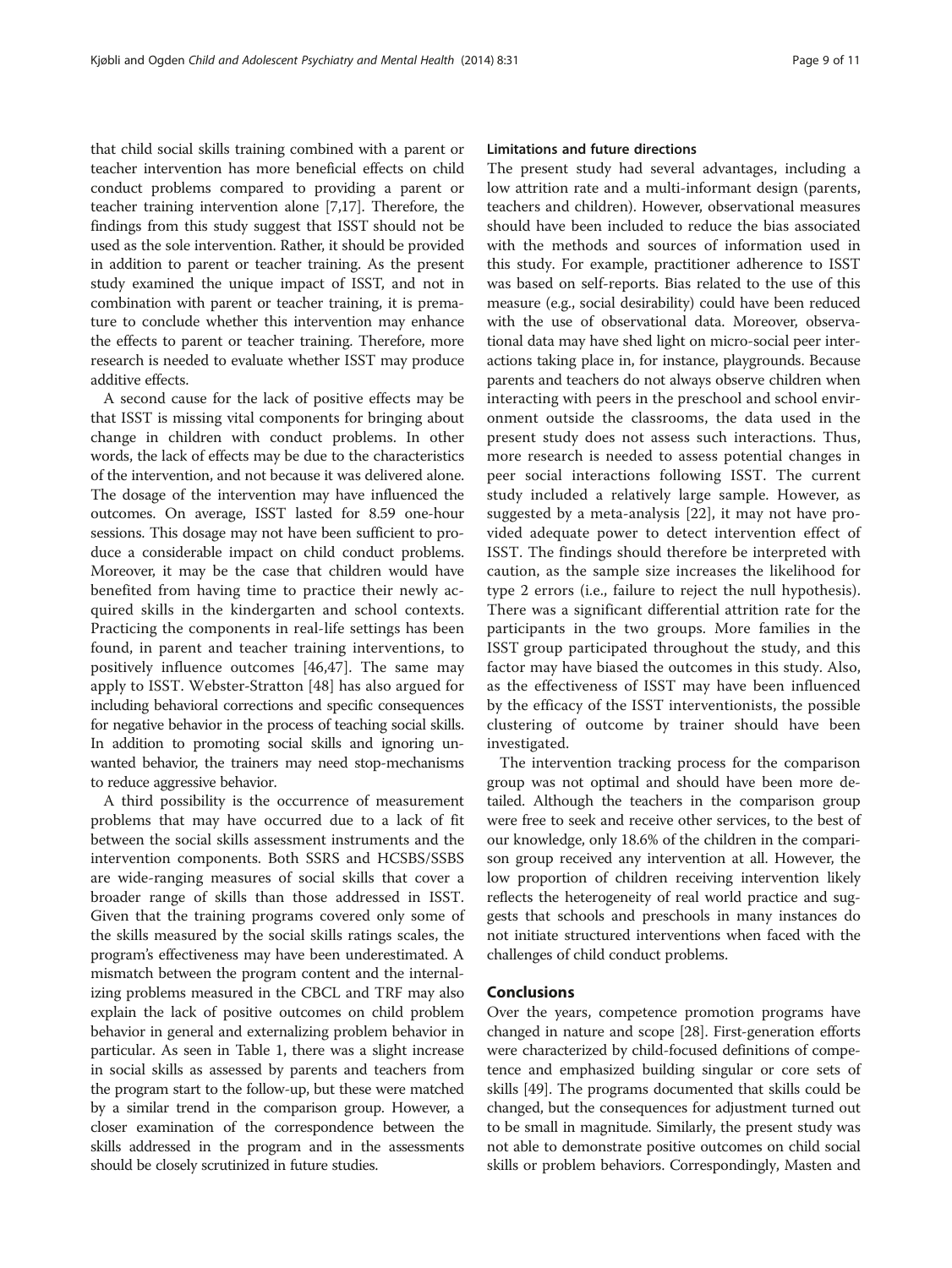<span id="page-9-0"></span>Coatsworth [28] stated that the most promising programs are complex competence-enhancement approaches in which children are trained in a variety of elaborate skills over long periods of time and links the teaching of skills to the developmental stage of children and to their developmental contexts. The impact of ISST may increase if the intervention is restructured to incorporate the features suggested by Masten and Coatsworth [28].

As noted above, ISST is one of the interventions in TIBIR [9]. The findings from the current trial raise the question of whether ISST effectively reduces child conduct problems. The training protocol does seem to have limited unique effects, which suggests that this intervention should not be offered as the sole intervention for children with conduct problems.

#### Competing interests

We, the authors, declare that we have no competing interests to declare in relation to this manuscript.

#### Authors' contributions

Both authors made substantial contributions to conception and design and interpretation of data. JK made substantial contributions to acquisition and statistical analysis of data. Both authors helped to draft the manuscript and have read and approved the final manuscript.

#### Acknowledgement

We are grateful to the following people who participated in extensive work related to the coordination of the study, the data collection and the data management: Trine Staer, Terje Christiansen, Roar Solholm and Bjørn Arild Kristiansen. Special thanks go to the families, agencies and interventionists for their contribution to this study.

## Received: 6 June 2014 Accepted: 8 December 2014 Published online: 23 December 2014

#### References

- 1. Frick PJ, Viding E: Antisocial behavior from a developmental perspective. Dev psychopathol 2009, 21:1111–1131.
- 2. Lundahl B, Risser HJ, Lovejoy MC: A meta-analysis of parent training: Moderators and follow-up effects. Clin Psychol Rev 2006, 26:86–104.
- Reyno SM, McGrath PJ: Predictors of parent training efficacy for child externalizing behavior problems - a meta-analytic review. J Child Psychol Psychiatry 2006, 47:99–111.
- 4. Kjøbli J, Bjørnebekk G: A randomized effectiveness trial of Brief Parent Training: Six-month follow-up. Res Soc Work Pract 2013. doi:10.1177/ 1049731513492860.
- Taylor TK, Biglan A: Behavioral Family Interventions for Improving Child-rearing: A Review of the Literature for Clinicians and Policy Makers. Clin Child Fam Psych 1998, 1:41–60.
- 6. Webster-Stratton C, Reid J, Hammond M: Social skills and problem-solving training for children with early-onset conduct problems: who benefits? J Child Psychol Psychiatry 2001, 42:943–952.
- Webster-Stratton C, Reid MJ, Hammond M: Treating children with early-onset conduct problems: intervention outcomes for parent, child, and teacher training. J Clin Child Adolesc 2004, 33:105–124.
- 8. Dishion TJ, Patterson GR: The development and ecology of antisocial behavior in children and adolescents. In Developmental psychopathology: Risk, disorder, and adaptation. 2nd edition. Edited by Cicchetti D, Cohen DJ. New York: Wiley & Sons; 2006:503–541.
- Solholm R, Kjøbli J, Christiansen T: Early Initiatives for Children at Risk -Development of a Program for the Prevention and Treatment of Behavior Problems in Primary Services. Prev Sci 2013, 14:535–544.
- 10. Patterson GR: A social learning approach: Coercive family process. Eugene: Castalia Publishing Company; 1982.
- 11. Kjøbli J, Hukkelberg S, Ogden T: A randomized trial of group parent training: reducing child conduct problems in real-world settings. Behav Res Ther 2013, 51:113–121.
- 12. Ogden T, Hagen KA: Treatment effectiveness of Parent Management Training in Norway: A randomized controlled trial of children with conduct problems. J Consult Clin Psychol 2008, 76:607–621.
- 13. Arnold ME, Hughes JN: First do no harm: Adverse effects of grouping deviant youth for skills training. J School Psychol 1999, 37:99-115
- 14. Dishion TJ, McCord J, Poulin F: When interventions harm Peer groups and problem behavior. Am Psychol 1999, 54:755–764.
- 15. Schneider BH: Children's Social Competence in Context: The Contributions of Family, School and Culture, International Series in Experimental Social Psychology. New York: Pergamon; 1993.
- 16. Walker HM, Ramsey E, Gresham FM: Antisocial Behavior in School: Evidence-Based Practices. Belmont: Thomson/Wadsworth Learning; 2004.
- 17. Kazdin AE, Siegel TC, Bass D: Cognitive Problem-Solving Skills Training and Parent Management-Training in the Treatment of Antisocial-Behavior in Children. J Consult Clin Psychol 1992, 60:733–747.
- 18. Denham SA, Almeida MC: Children's social problem solving skills, behavioural adjustment, and interventions: A meta-analysis evaluating theory and practice. J Appl Dev Psychol 1987, 8:391-409.
- 19. Lösel F, Beelmann A: Effects of child skills training in preventing antisocial behavior: A systematic review of randomized evaluations. Ann Am Acad Polit Soc Sci 2003, 587:84–109.
- 20. Schneider BH: Didactic methods for enhancing children's social competence: A quantitative review. Clin Psychol Rev 1992, 12:363–382.
- 21. Beelmann A, Pfingsten U, Lösel F: Effects of training social competence in children: A meta- analysis of recent evaluation studies. J Clin Child Psychol 1994, 23:260–271.
- 22. Beelmann A, Losel F: Child social skills training in developmental crime prevention: effects on anti-social behaviour and social competences. Psciothema 2006, 18:603–610.
- 23. Kavale KA, Mathur SR, Forness SR, Rutherford RB, Quinn MM: Effectiveness of social skills training for students with behavior disorders: A meta-analysis. Adv Learn Behav Disabil 1997, 11:1–26.
- 24. Quinn MM, Kavale KA, Mathur SR, Rutherford RB, Forness SR: A meta-analysis of social skills interventions for students with emotional and behavioral disorders. J Emot Behav Disord 1999, 7:54–64.
- 25. Drugli MB, Larsson B: Children aged 4-8 years treated with parent training and child therapy because of conduct problems: generalisation effects to day-care and school settings. Eur Child Adolesc Psychiatry 2006, 15:392–399.
- 26. Larsson B, Fossum S, Clifford G, Drugli MB, Handegard BH, Morch WT: Treatment of oppositional defiant and conduct problems in young Norwegian children: results of a randomized controlled trial. Eur Child Adolesc Psychiatry 2009, 18:42–52.
- 27. Conner NW, Frazer MW: Preschool social-emotional skills training: A controlled pilot test of the Making Choices and Strong Families Programs. Res Social Work Prac 2011, 21:699–711.
- 28. Masten AS, Coatsworth JD: The development of competence in favorable and unfavorable environments. Am Psychol 1998, 53:205–220.
- 29. Augimeri LK, Farrington DP, Koegl CJ, Day DM: The SNAP™ Under 12 Outreach Project: Effects of a community based program for children with conduct problems. J Child Fam Stud 2007, 16:799–807.
- 30. Koegl CJ, Farrington DP, Augimeri LK, Day DM: Evaluation of a Targeted Cognitive-Behavioral Program for Children with Conduct Problems – The SNAP® Under 12 Outreach Project: Service Intensity, Age and Gender Effects on Short- and Long-Term Outcomes. Clin Child Psychol Psychiatry 2008, 13:441–456.
- 31. Statistics Norway: Inntekt for par med barn og enslige forsørgere [Incomes forcouples with children and single parents]. 2012. [http://statbank.ssb.no/](http://statbank.ssb.no/statistikkbanken) [statistikkbanken](http://statbank.ssb.no/statistikkbanken).
- 32. SNAP™ Children's group manual. Toronto: Earlscourt Child and Family Centre. 2001
- 33. Askeland E, Apeland A: Handbook of Child Social Skills Training. Oslo: The Norwegian Center for Child Behavioral Development; 2006.
- 34. Eyberg SM, Pincus D: Eyberg Child Behavior Inventory and Sutter-Eyberg Student Behavior Inventory: Professional manual. Odessa: Psychological Assessment Resources; 1999.
- 35. Merrell KW, Caldarella P: Home and Community Social Behavior Scales: User's guide. Eugene: Assessment-Intervention Resources; 2002.